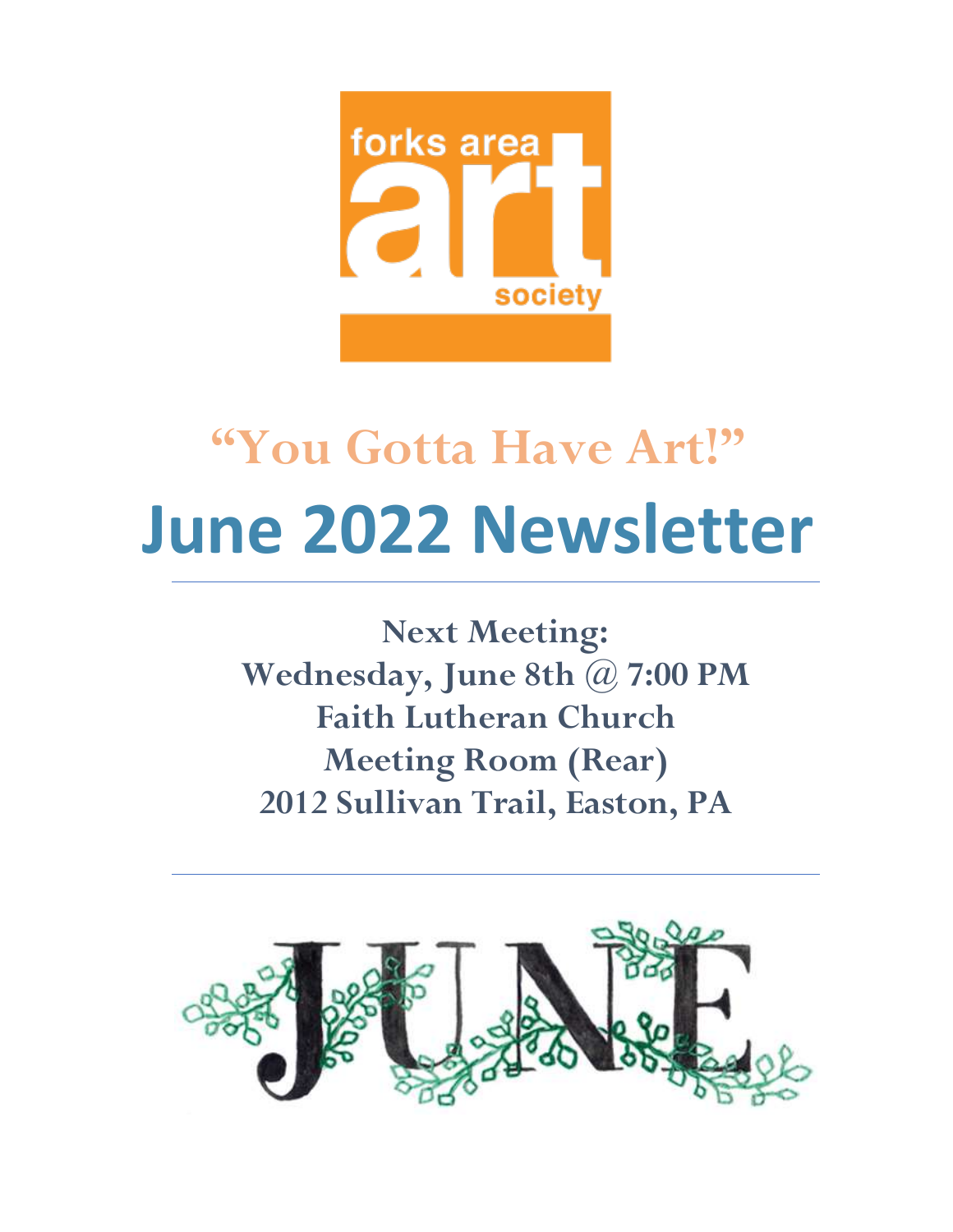### **About Us**

#### <span id="page-1-0"></span>**Contact and Info**

For more information regarding FAAS: Email:  $\frac{info(@forksart.org)}{info(@forksart.org)}$  Website: [www.forksart.org](http://www.forksart.org/) Facebook: [www.facebook.com/forksareaartsociety](http://www.facebook.com/forksareaartsociety)

### **2022 Membership Dues**

We are now accepting 2022 dues for the Forks Area Art Society memberships. The cost is only \$20 per person or \$30 for a family. Sign up at one of our next events or by emailing us at [info@forksart.org](mailto:info@forksart.org)

**Original artwork makes great gifts! Please consider purchasing or commissioning a unique and special piece from any of our amazingly talented local artists.**



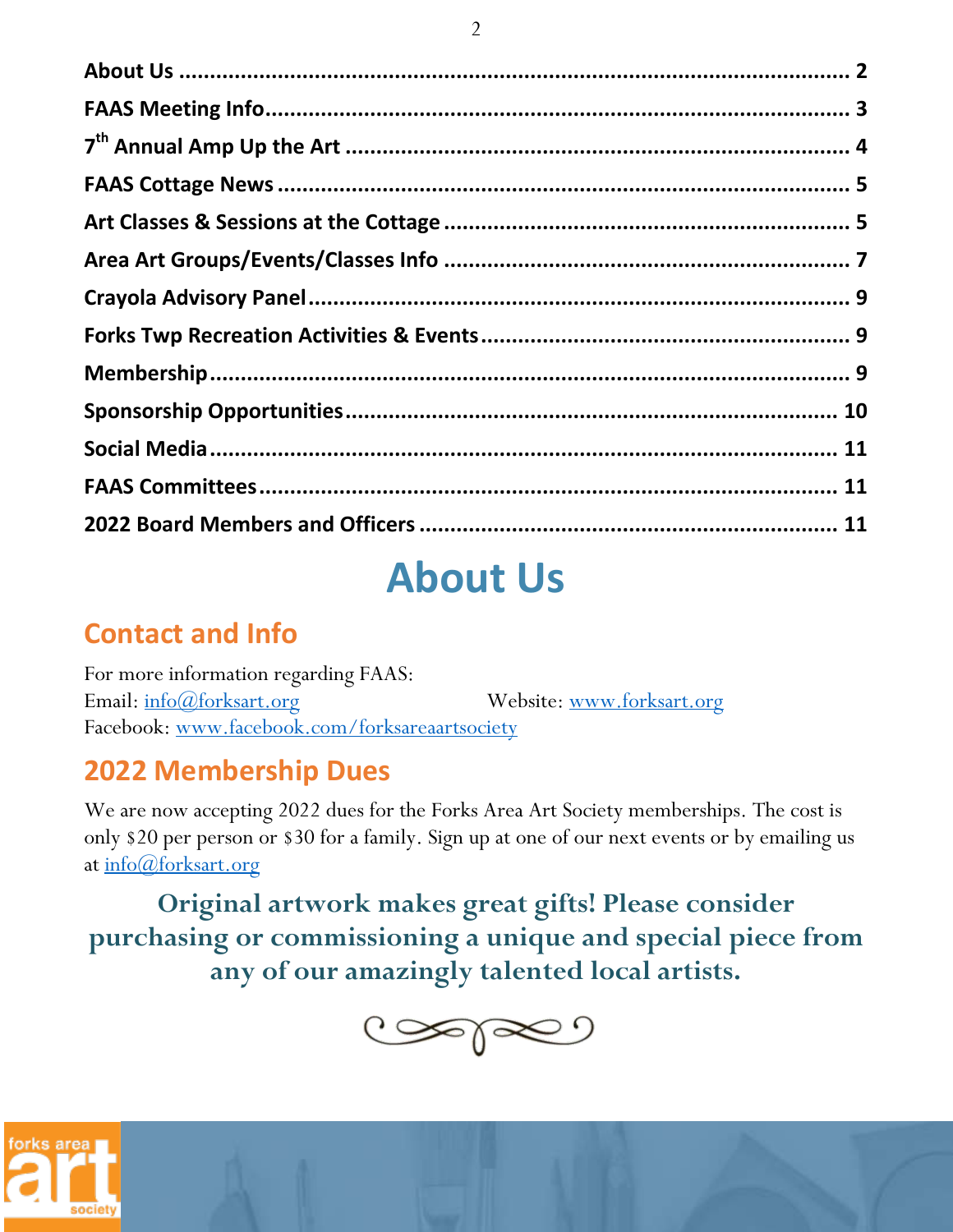### **FAAS Meeting Info**

### <span id="page-2-0"></span>**June Meeting: Wednesday, June 8th at 7 PM**



The Forks Area Art Society's June meeting will feature the **Perrie Layton Adams** demonstrating **Polymer Clay art techniques**. All attendees are invited to bring an item for "Show and Tell". **Wednesday, June 8th at 7:00 PM in the Faith Lutheran Church Meeting Room (Rear), 2012 Sullivan Trail, Easton, PA 18040.**

I've been working with polymer clay for about 20 years. I began my polymer clay adventure by making a polymer clay pendant for a beaded necklace. I realized then I enjoyed working with polymer clay more than I enjoyed making necklaces. My first few years I was self-taught with the help of the local library. Then, I discovered the Philadelphia Area Polymer Clay Guild and became a member. There I learned more advanced techniques and became part of a network of polymer clay artists. I attended my first CLAYATHON retreat for polymer clay artists where I became enthralled with sculpting. I began teaching polymer clay classes for beginners at a small gallery outside of Philadelphia and based on that experience I gave a series of classes for polymer clay newbies in my home studio in Center Valley. My work has evolved from small figures into bigger, more complicated characters and 3D wall hangings. About 6 years ago I discovered the Arts Community of Easton and became a member. Through ACE I discovered how much I liked Easton and moved here about 3 years ago. I have a studio space in the SmARTivities Gallery and Art Store on the Easton Square. I do my work there and give private lessons to aspiring polymer clay artists.

You can view and/or purchase Perrie's art work on her Etsy page at <u>PerriesCurioShoppe</u> [Etsy](https://www.etsy.com/shop/PerriesCurioShoppe?ref=shop_sugg) you can also view a short video of Perrie at Smartivities by clicking on  $(20+)$  Facebook [Live | Facebook](https://www.facebook.com/watch/live/?ref=watch_permalink&v=1661055557569695)

#### **Upcoming FAAS Meetings**

June: Bonnie Winfield – Journey Home: Re-entry Program for Incarcerated Women July: Siesta Month (no meeting) August: TBA

We are accepting requests from any area artist who would like to present at a future FAAS Meeting. You do not need previous presenting experience. FAAS will offer \$50 as well as a one year membership (\$20 value) to anyone who presents. If you are interested in presenting please contact us at  $\frac{info(\mathcal{Q})$  for ksart.org.

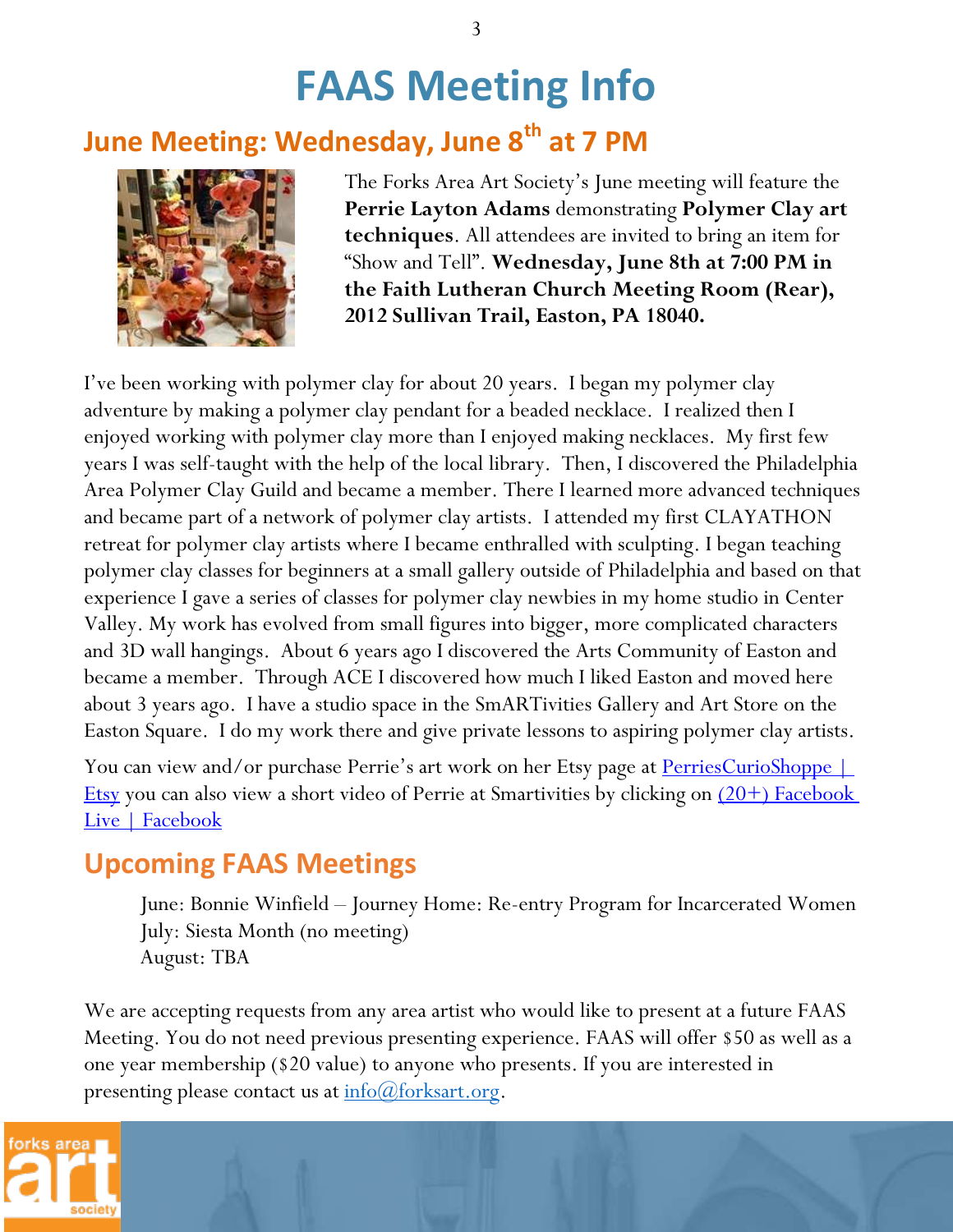# **7 th Annual Amp Up the Art**

#### <span id="page-3-0"></span>**Thank You to All!**



Thank you to everyone in the art community who came out to our **7th Annual "Amp Up the Art"** art-in-the-park festival on **May 21st** and helped create a very special day!

(Photo by P. Perrucci Drone pilot)

We especially want to thank all the artists and fine crafters, the musicians Steve Brosky Duo and Lindsay Jordan (who were fantastic!), the food vendors; Dale Concessions and The Ice Cream Lounge, our sponsor; the Forks Business Association, Forks Township Historical Society, Crayola, the Forks Township Parks and Recreation Department, and of course all the volunteers!

The following is the list of participating artists and fine crafters who helped make the festival a success. If you want to contact any of the artists please email us at  $\frac{info(Qforksart.org)}{info(Qforksart.org)}$ we'll be happy to supply their contact information.

| Karen DeLuca        | Polly Kendrick                  | <b>Sharon Reuss</b> |
|---------------------|---------------------------------|---------------------|
| Erin Chuss          | <b>Rhemy Golab</b>              | Lillian Wunderly    |
| Jennifer Schilling  | <b>Forks Historical Society</b> | <b>Kelsey Plate</b> |
| Jan Nagle           | Jill Fuller                     | Janine Holder       |
| <b>Trudy Coppin</b> | Charlie Hanson                  | <b>Joe Swarctz</b>  |
| Dave Seiple         | Niki Torres                     | Joanne Finken       |
| Janet Rockware      | Marie Filosa                    | Walter Stoffel      |
| Brenda Lazarus      | Jiana Diaz                      | Marie Gelsomino     |
| Tom Laudenslager    | Sadie Dech                      | Gary & Nancy Embich |
| <b>Shelly Baker</b> | Chris Dix                       | Janet Flyte         |
| Janine Greenwood    | Rob Kingham                     | Louise Marina       |
| Stephen Vajda       | Jeanette Odhner                 |                     |



4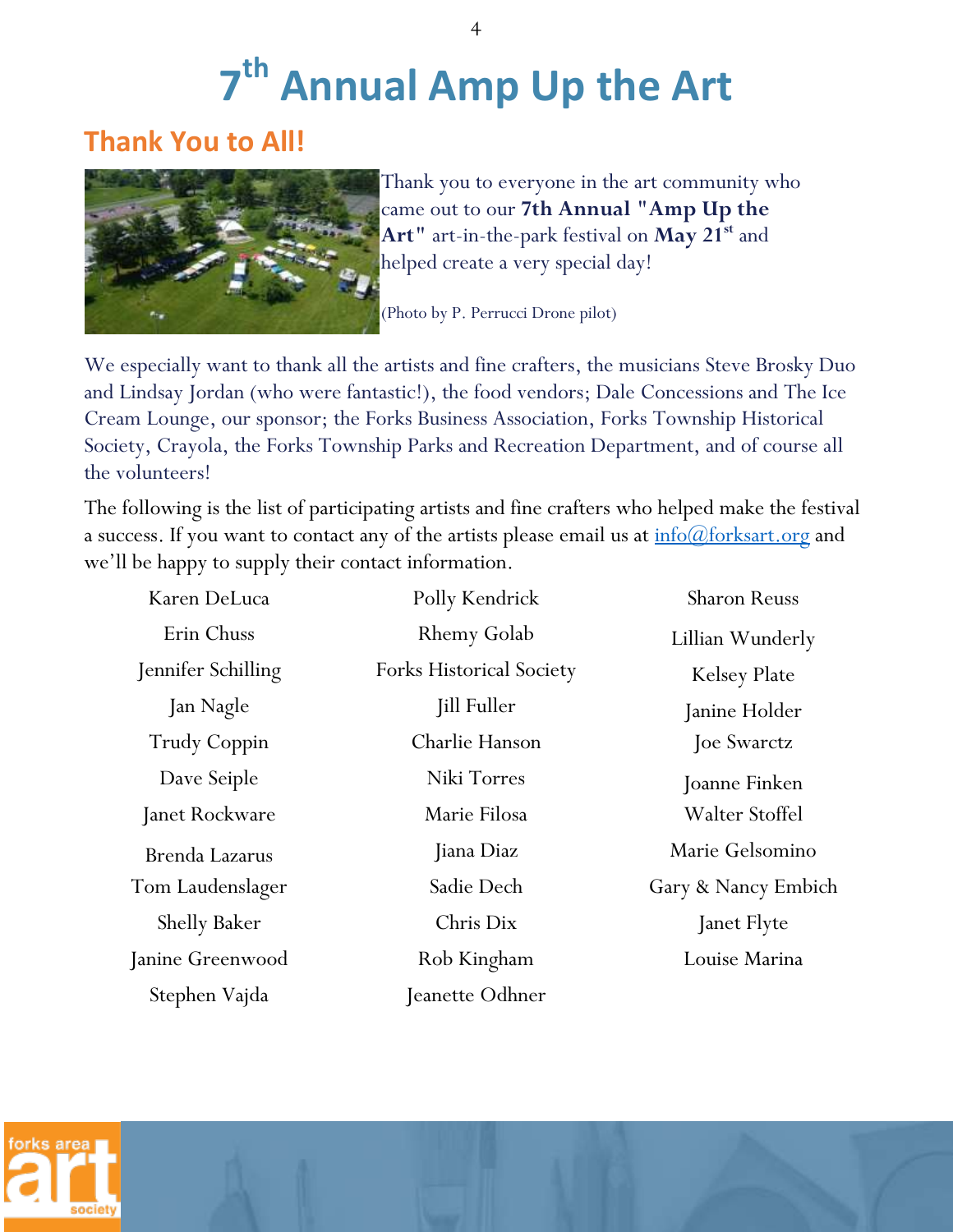### **FAAS Cottage News**

#### <span id="page-4-0"></span>**Planning Our Next Exhibit**



We are currently finalizing plans for our next exhibit at the Cottage in the Woods. We will update everyone as soon as they are set.

### <span id="page-4-1"></span>**Art Classes & Sessions at the Cottage**

#### **Charlie Hanson Sketch Sessions – New Day and Time**

The next Charlie Hanson Sketch Session will take place on **Wednesday, June 15th from 6:00 to 8:30 PM at the Cottage.** The model will be **Syd Stauffer**. The cost is **\$10** to pay for the model. BYOS. Space is limited and reservations are required. The sketch sessions are open to artists of any skill level. Please contact Charlie at  $\frac{\text{bchanson1}(a)_{\text{rcn.com}}}{a}$  to reserve a space.

#### **FAAS Writers Group Meeting**

The next FAAS **Writers Group** meeting, hosted by Charlie Hanson, is scheduled for **Saturday, June 25th from 2:00 - 4:30 PM at the Cottage**. Free. The group is for both new and established writers. The attendees share their very creative writings with each other every month. Due to size and time constraints the group is open to members only. To register, or for additional information, please contact Charlie by calling 1-610-905-1767.

#### **Cancer Support Group of the Lehigh Valley Art Classes**



The **FAAS/Cancer Support Group of the Lehigh Valley/Forks Area Art Society art classes** that Penny Hochella hosted before her passing will be **on hiatus until September**. The classes currently hosted by Dave Seiple, are scheduled to resume in Fall.

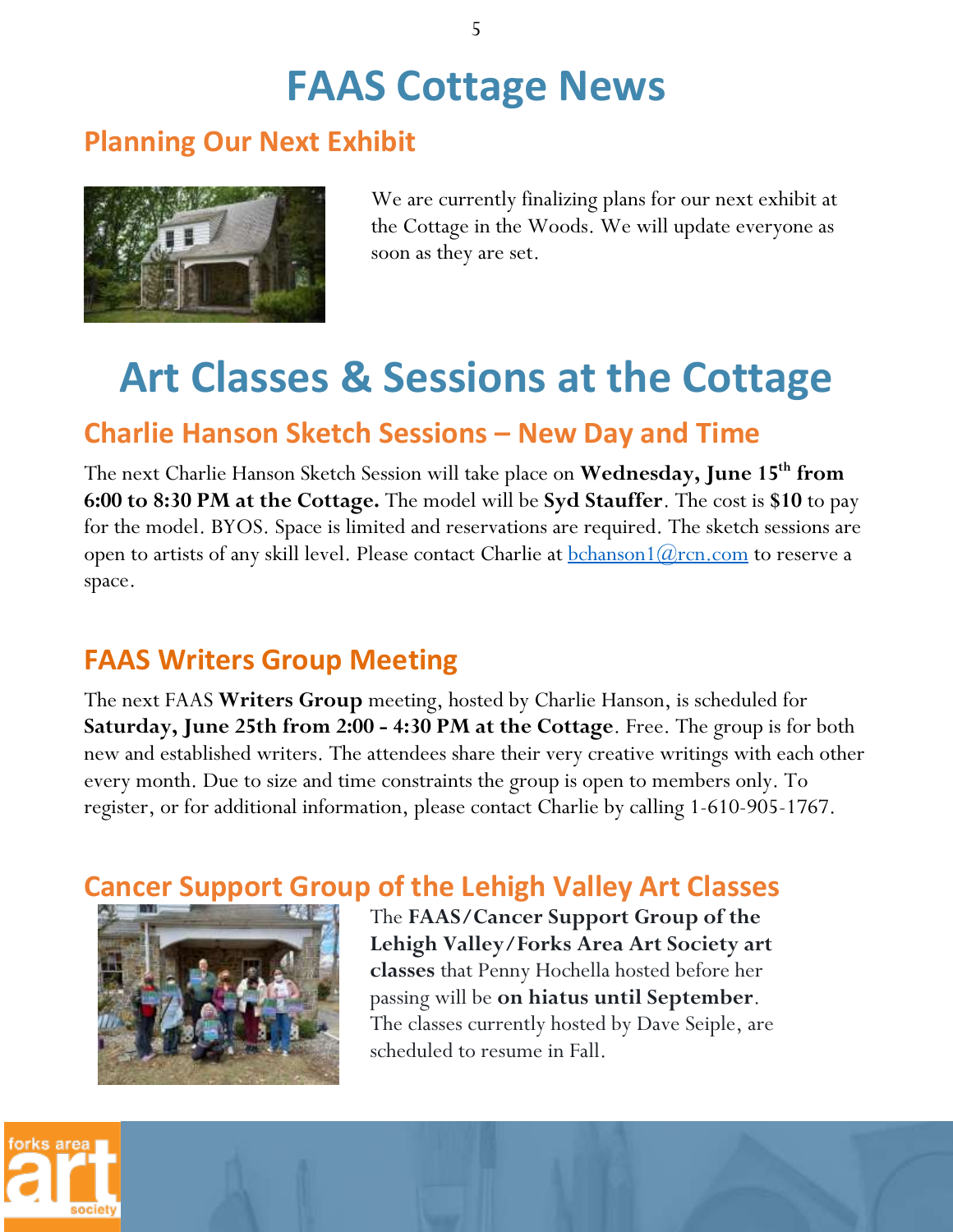The classes are open to the cancer patients and survivors as well as their families (no membership required). The classes include art or crafts that the attendees will make during the session. If you are interested in participating in the classes or would like **to register** for the upcoming classes please email Dave at  $\frac{dr\sqrt{q\mu}}{dr}$  dramail.com

#### **Pauline Clark's "The Art of Watercolor Painting" Classes**



FAAS member **Pauline Clark** is offering **watercolor painting classes** at **the Cottage**. Information regarding the upcoming sessions is as follows:

#### **Beginner to Intermediate 4 week Group Lessons**

Learn and practice the skills you need to enjoy this beautiful medium. This class will focus on understanding materials (papers, paints, brushes, etc.), composition, color matters, art and painting techniques, with start to finish instruction and critique. Supply list provided upon paid registration.

**The current Session is now completing. After a summer break, the new class schedule will be announced once it has been finalized.**

*For more information about the classes, please email <paulineclarkstudio@gmail.com>* 

#### **Art & Fine Craft Classes – Instructor Opportunities**

FAAS is offering any art and craft instructors the opportunity to provide classes at the Cottage. The instructors can set their fee for the classes. You will need to provide proof of Child Protection Training if teaching children or youth classes. If you are interested in providing a weekly, monthly, other(?) class please contact us at  $\frac{info(\omega)$  for ksart.org for more information.

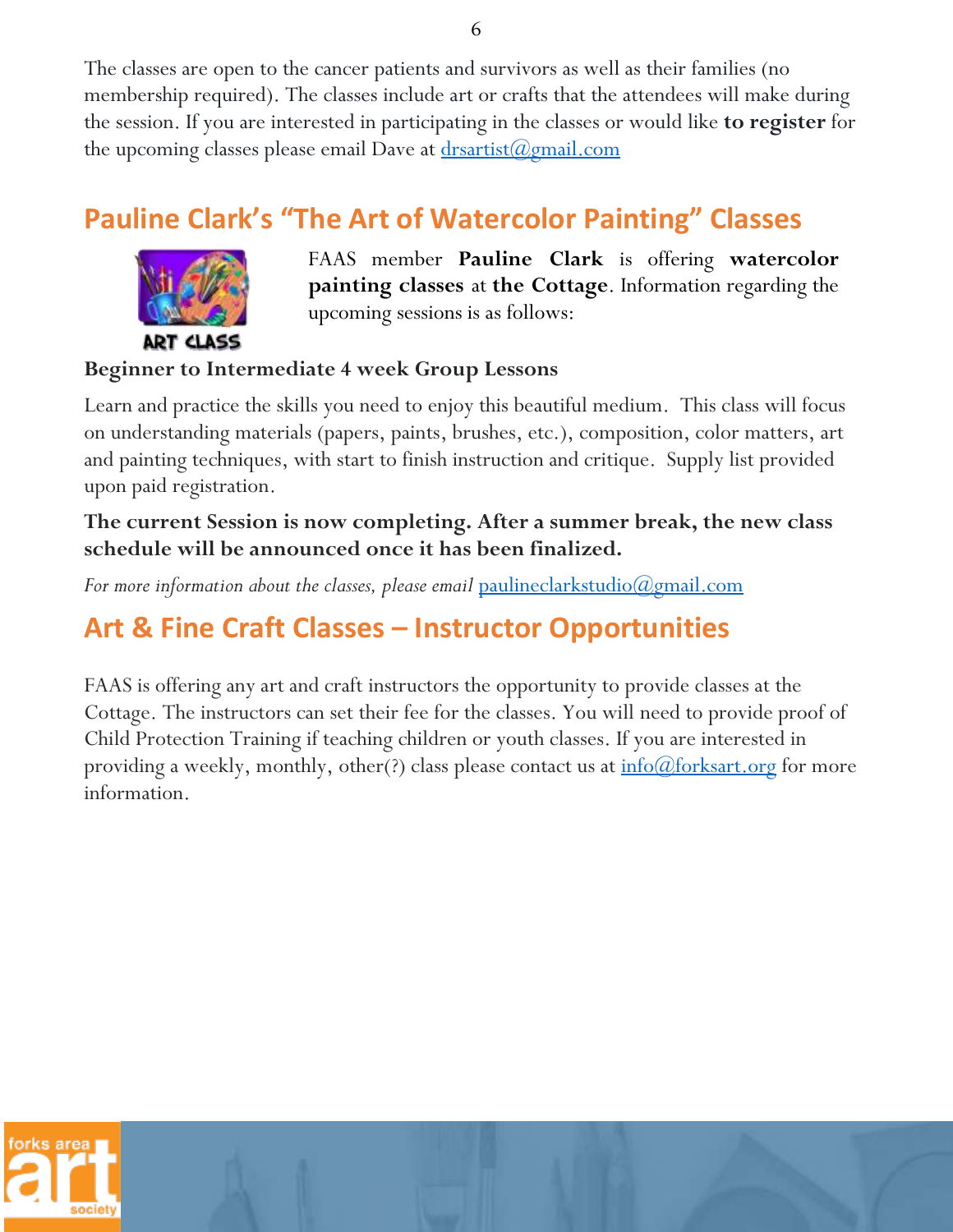### <span id="page-6-0"></span>**Area Art Groups/Events/Classes Info**

#### **The Gallery at St. John's Exhibit**



The Gallery at St. John's is pleased to present **"The Journey Home**" exhibit which is an arts-based, trauma informed, re-entry program for women providing a safe place for dialogue, support, and enrichment for women both inside and outside the county jail. The art work is part of a project titled **"Then There Is The Woman".** The exhibit runs until **June 5th**. The gallery will be open Sundays from **12 to 3 PM** or by appointment.

The gallery is free and open to the public. 330 Ferry St, Easton, PA 18042. For more information regarding the gallery please contact Charlie Hanson at  $bchanson1(a)$ <sub>rcn.com</sub>

#### **Arts Community of Easton (ACE) Monthly Meeting**

The next ACE meeting is scheduled for **Tuesday, June 7 th** at **7:00 PM.** The location of, and the presenter, for the meeting is TBA. ACE Monthly Meetings are open to the public.

#### **ACE Small Works Show at the Sigal Museum**

The **ACE Small Works Show** at the **Sigal Museum**, 342 Northampton St. Easton PA, showcases the diversity of the artist membership through small works of various media in many styles. The show is the opportunity for artists to execute and exhibit smaller pieces that focus on the gem-like quality of their art. The show runs through **Saturday, June 18th**. Visit us during the Sigal Museum's business hours; Thursdays thru Saturdays 10 AM to 4 PM and Sundays from 12 Noon to 4 PM. For more information about the show please check their Facebook Page: [https://www.facebook.com/ACE.EastonArtsTour](https://eastonart.us1.list-manage.com/track/click?u=4346a3a90ac470792897c346d&id=6352214cb4&e=e228e97085)

#### **ACE: Art at the Grand Eastonian**

**ACE** just announced it will be hosting **Art at the Grand Eastonian**; 140 Northampton Street, Easton PA on **Saturday, July 9th** from **10 AM to 5 PM.** The event will feature 23 ACE artists who will be displaying and selling their works. Artist must be members of ACE. For more information on the event please contact ACE at  $\frac{info(Q)$ eastonart.org



7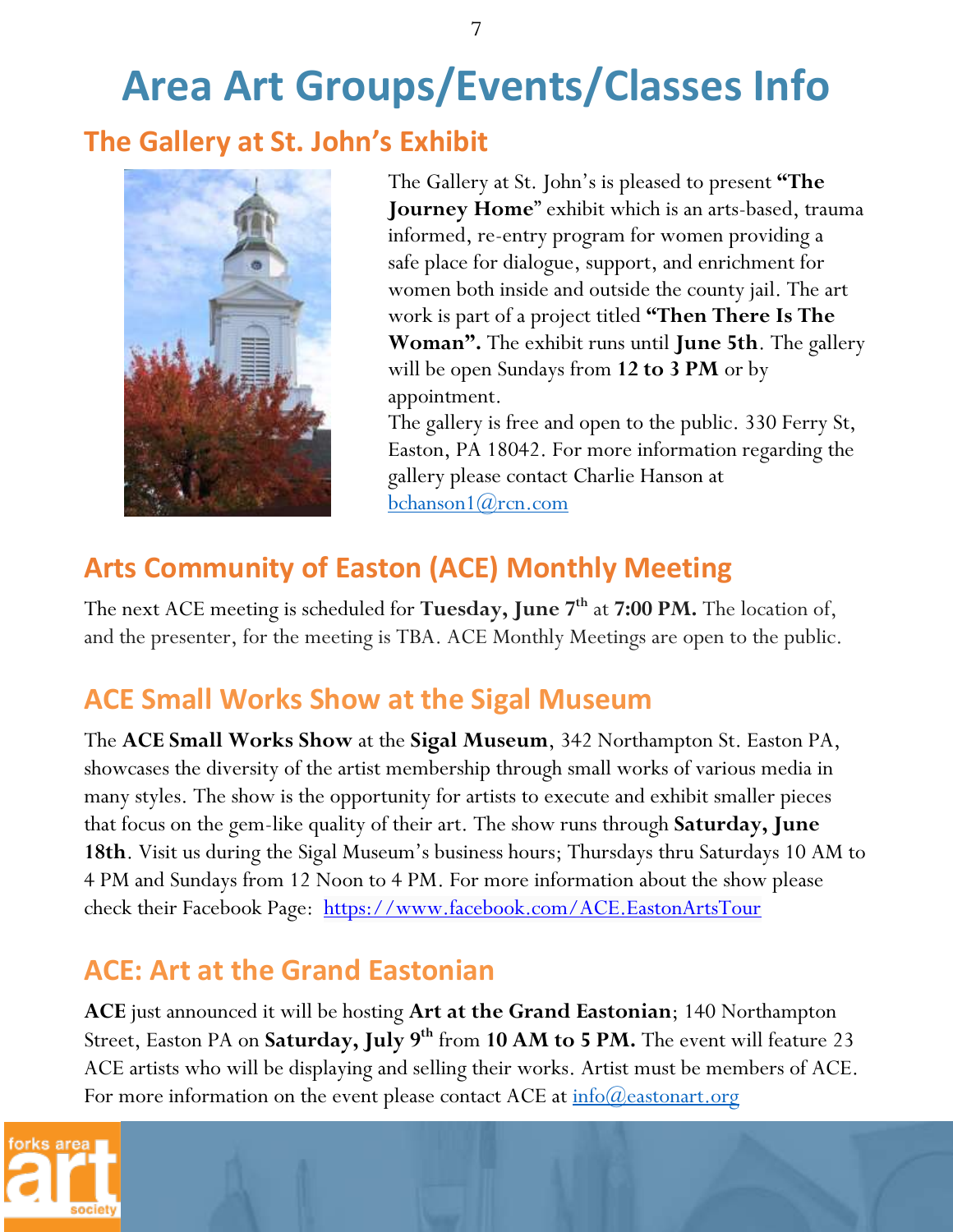#### **Nurture Nature Center Art Exhibit**

The public is invited to view the current art exhibit at the **Nurture Nature Center**; 518 Northampton Street, Easton. "[Climate Conversations: All](https://nurturenaturecenter.org/climate-conversations-all-we-can-save/) We Can Save", is a spectacular show by 8 women from the East Coast and Midwest with pieces developed in response to the best-selling anthology, "All We Can Save: Truth, Courage, and Solutions for the Climate Crisis." The exhibit will be on display **through June 29th**. We are open on **Wednesdays and Saturdays from 12 to 4 pm.**

#### **Lafayette Community Figure Drawing Group**

The **Lafayette Community Figure Drawing Group's Thursday Night Community Weekly Figure Drawing** take place **every Thursday** evening from **6 to 8:45 PM** weekly at a new location, the **Williams Visual Arts Building (upstairs);** 243 N. 3rd Street, Easton. These sessions are free (tips for the model are appreciated) and open to the community. Vaccines and mask wearing are required. Please bring your vaccine card or email me a photo ahead of time:  $l_{\text{auren}}(\omega)$  aurenkindle.com. For updates on the figure drawing classes please visit their Facebook page at <u>Lafayette Community Figure Drawing</u> [Group | Facebook](https://www.facebook.com/groups/499807193546210)

#### **Additional Upcoming Events:**

FAAS Members: we encourage you to share with us your art events. Please forward your event information to  $\frac{info(@)forksart.org}{info(@)forksart.org}$  for inclusion in our next newsletter by the 1<sup>st</sup> of each month. As the newsletter goes out around the end of the first week of the month, early event dates in a month can be included in the previous month's newsletters.

 **Artisans on Ann** (Ann Street, Stroudsburg, PA) will take place from **9 AM to 4 PM Saturday Sept 3, 2022**. There are limited spaces available to any artist that wants to participate. There is no fee to participate and spots will be open on a first come/first serve basis. Contact Judy Henry for more information or interest. 570-424-1174



 **First Friday of Each Month: ArtsQuest's First Friday events at the Banana Factory; 6 to 9 PM;** 25 W.3<sup>rd</sup> Street, Bethlehem. Special exhibitions and artists open studios plus more. Please visit the Banana Factory website for more info: [www.bananafactory.org](http://www.bananafactory.org/)

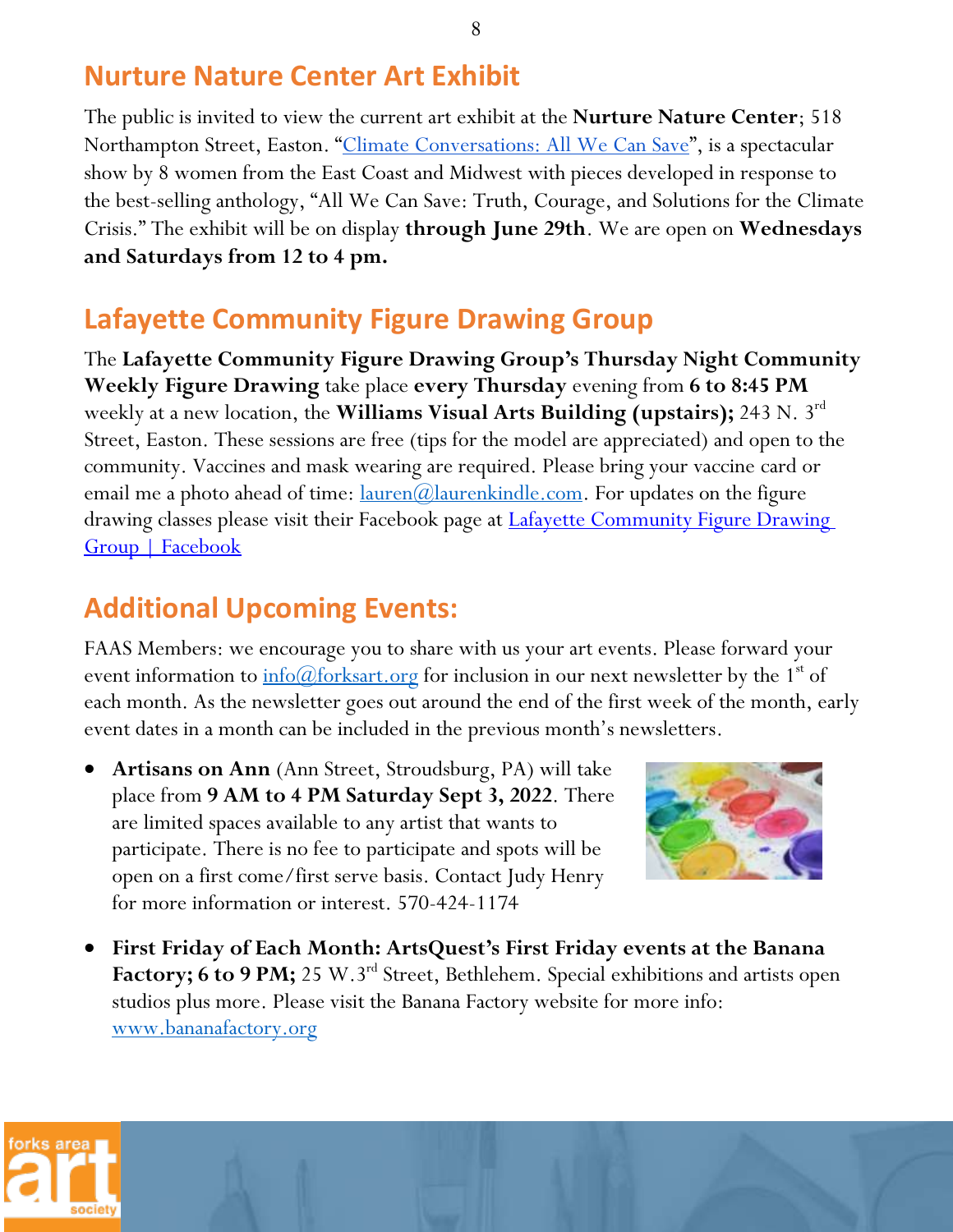### **Crayola Advisory Panel**

#### <span id="page-8-0"></span>**Volunteers Needed: Children & Teenagers**



Crayola is looking for volunteers for their **Advisory Panel**. It is a wonderful chance for children to have fun participating in focus groups where they will have an opportunity to share their thoughts on various topics and/or test new product ideas to help Crayola develop the best products for our kids.

Crayola is currently seeking **children between 2 and 17 years old** for upcoming focus groups. If you have any children or know of any children who would like to participate please visit <https://www.crayola.com/advisorypanel> for more information and to register for the advisory panel.

### <span id="page-8-1"></span>**Forks Twp Recreation Activities & Events**

#### **Upcoming Activities and Events**

The Forks Township Recreation Department offers a host of activities for residents and nonresidents alike. For more information on upcoming activities and events as well as all the Forks Recreation department offerings please visit the Forks Township Recreation website at [www.forkstownship.org/recreation.](http://www.forkstownship.org/recreation)

### **Membership**

#### <span id="page-8-2"></span>**Now Accepting 2022 Annual Dues**

We are now collecting annual dues for 2022. The dues cost is a very reasonable \$20.00 pp, or \$30 for a family (immediate family only), for the entire 2022 calendar year. Please consider becoming a member or renewing your current membership (if you have not already done so) and help support the Forks Area Art Society future endeavors. A membership form can be obtained on our website <u>www.forksart.org</u>

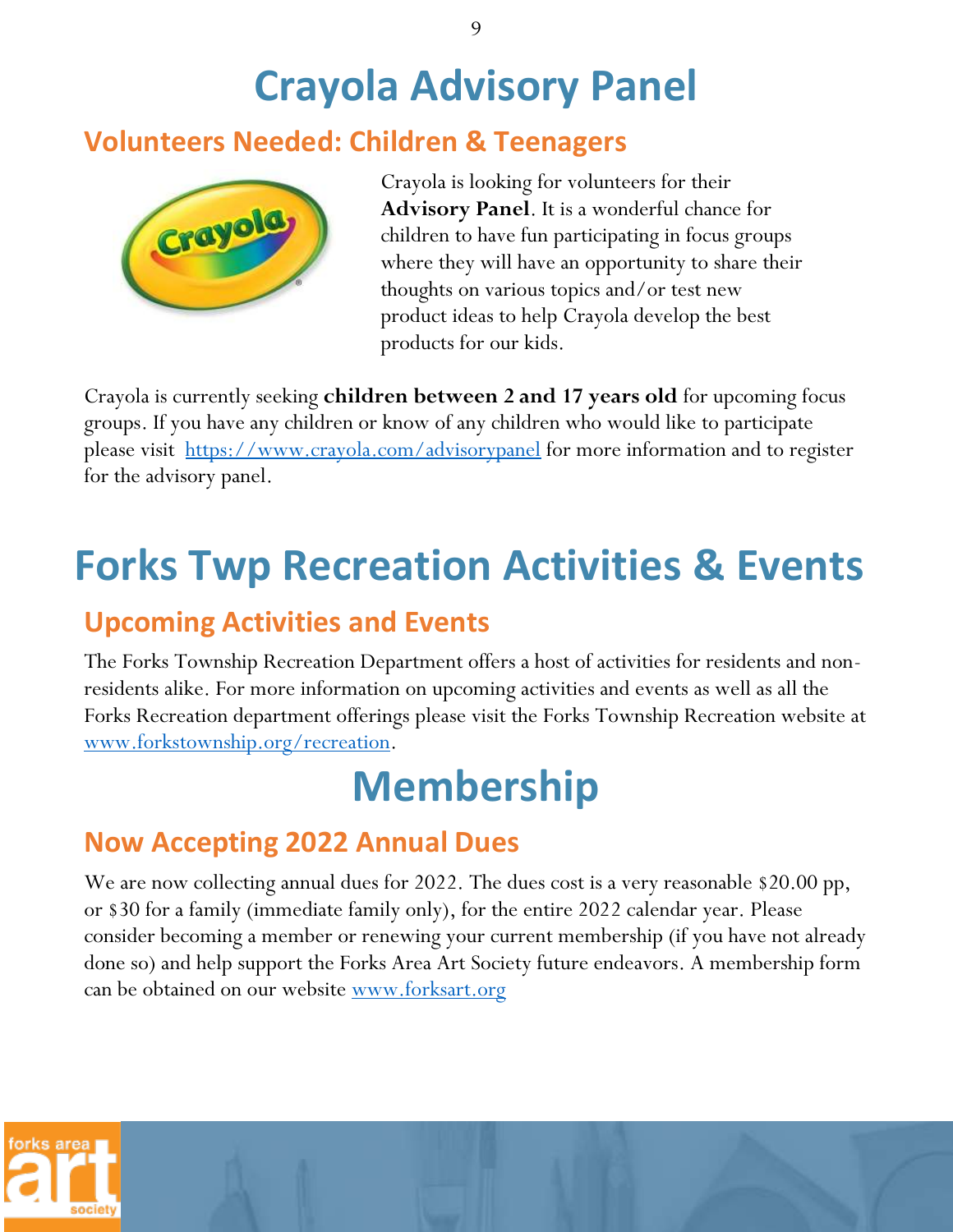#### **Member Benefits at the Cottage!**

#### **Please Note: We are NOT currently accepting donated frames for our members. We have so many nice frames already. If a member needs a frame(s) for your art work please feel free to stop by the Cottage.**

Several benefits of being a Forks Area Art Society member include very reasonable, classroom space for teaching small group and individual art classes at the Cottage. We have an art library that contains over 100 art instruction and subject books available for use, on loan, to our members. We also have several dozen used art frames that members may have for free if a frame is needed for a piece you have completed. Of course, we'll always accept more books and frames as a donation to the cause, so if you have any lying around... Please contact Charlie or Barb Hanson at bchanson1 $\alpha$  com for more information on these great benefits.

## **Sponsorship Opportunities**

<span id="page-9-0"></span>FAAS is pleased to offer sponsorship opportunities for our group. Please contact us for more information on the benefits that your sponsorship will provide. Sponsorships offer opportunities for people and businesses to help FAAS continue to grow and prosper. Please consider helping by becoming a FAAS sponsor or recommending us to organizations or companies who may be interested in helping. The Forks Area Art Society is a 501 (c) 3 nonprofit organization, registered in the state of Pennsylvania. All sponsorships and donations are tax deductible.

#### **Our Current Sponsors…**

We want to thank all the businesses that have so generously donated money or materials to the Forks Area Art Society over the past year. They include:



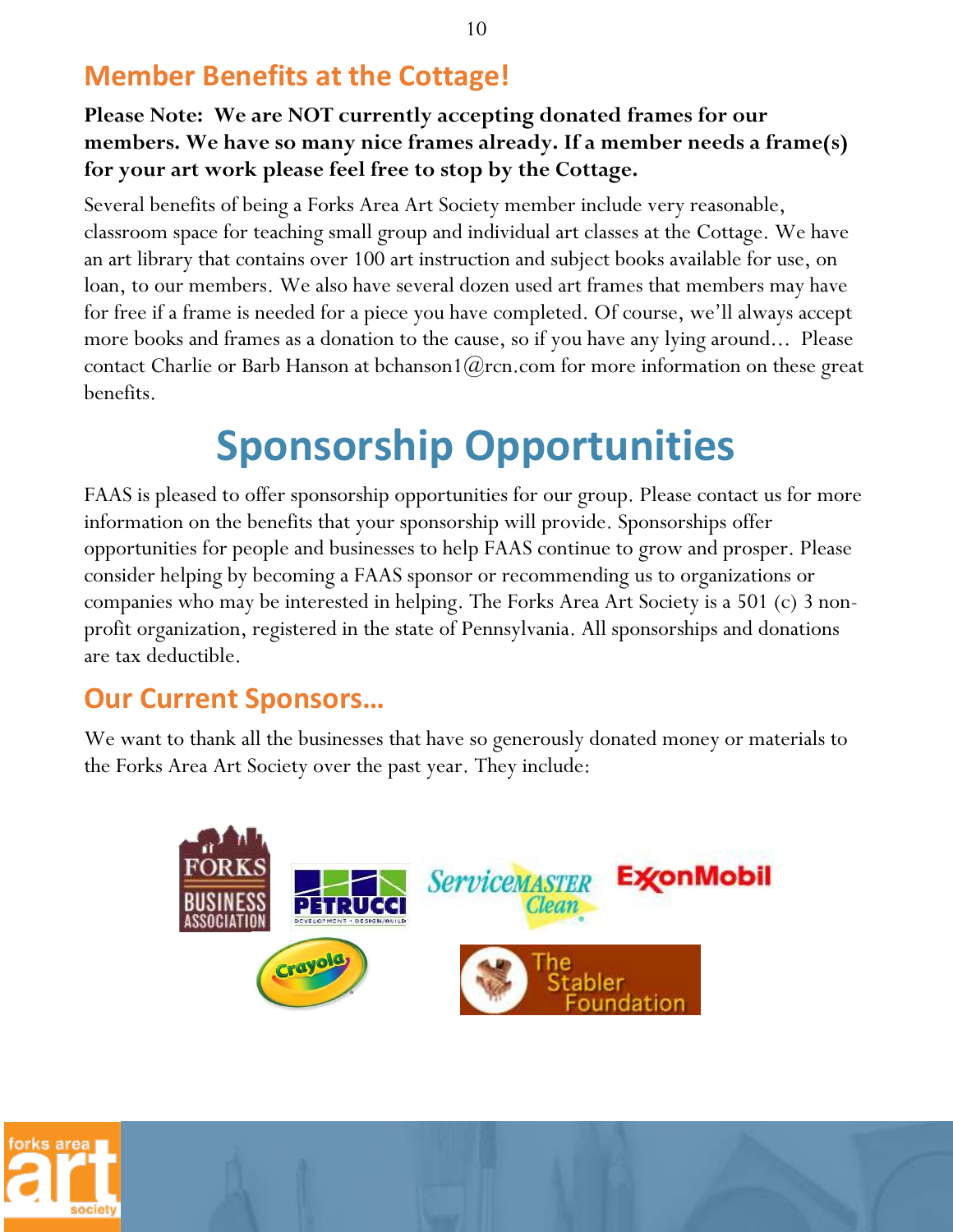## **Social Media**

#### <span id="page-10-0"></span>**FAAS Website: www.forksart.org**

The Forks Area Art Society's website can be found at [www.forksart.org.](http://www.forksart.org/) **We are making a page available to support our artist members where they can list the type of artwork they specialize in along with their contact information.** Please email us at  $\frac{\text{info}(\alpha)$  forksart.org to provide your information for your listing on the page. Be sure to check it out and let us know what you think and if you have any suggestions.

#### **Facebook**

The Forks Area Art Society page is available on Facebook. To join, visit [www.facebook.com/forksareaartsociety](http://www.facebook.com/forksareaartsociety) and click the "Like" button. Don't forget to share the page with your friends. If you wish to share some of your work or work of other artists you may know please feel free to post it for others to enjoy!

### **FAAS Committees**

<span id="page-10-1"></span>If you would like to get involved with FAAS and help the organization grow and expand we have the following committees. If you would like to join a committee, please email us at  $\frac{\text{info}(a)$ forksart.org for more information.

**Cottage Exhibits/Shows:** Charlie Hanson, Barb Hanson **Programs:** Erik Chuss **Art Festivals & Events:** Edie DeProfio, Bob Jordan, Dave Seiple, Charlie & Barb Hanson, Joe Swartcz, and Erik Chuss **Membership:** Bob Jordan, Edie DeProfio **Newsletter/Website:** Erik Chuss **Publicity:** Edie DeProfio, Erik Chuss **Grants/Sponsorships/Donations:** Dave Seiple, Bob Jordan, Viji Narasimhan **Holiday Party:** Barb Hanson, Edie DeProfio

### <span id="page-10-2"></span>**2022 Board Members and Officers**

Treasurer: **Bob Jordan** Board Member: **Joe Swartcz** Board Member: **Maria Filosa**

President: **Erik Chuss** Board Member: **Charles Hanson** Vice-President: **Dave Seiple** Board Member: **Barbara Hanson** Secretary: **Edie DeProfio** Board Member: **Viji Narasimhan**